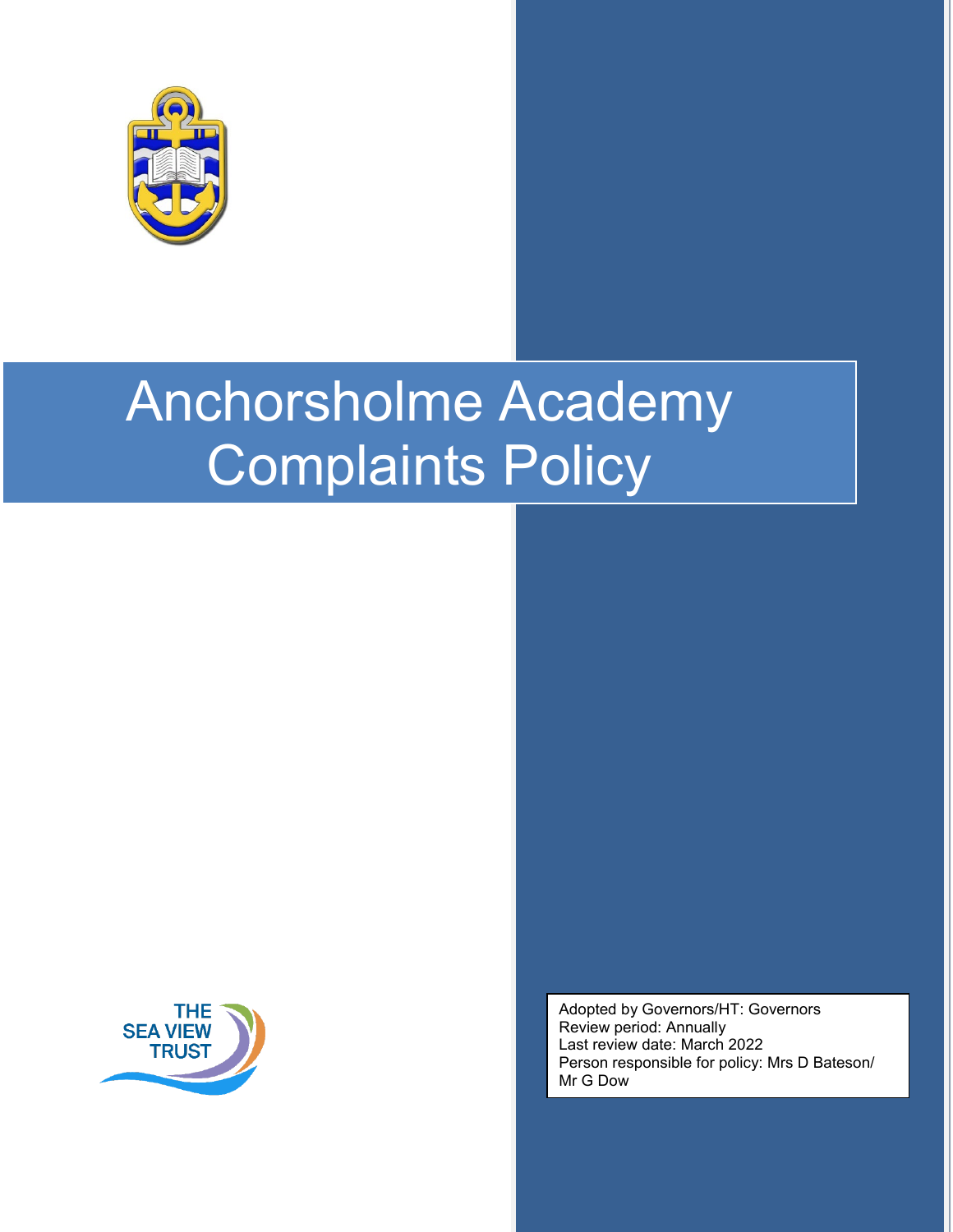|                | <b>Contents</b>                                     | Page No. |
|----------------|-----------------------------------------------------|----------|
| $\mathbf{1}$ . | <b>Introduction and Scope</b>                       | 2        |
| 2.             | <b>Complaints</b>                                   | 3        |
| 3.             | <b>General Principles</b>                           | 5        |
| 4.             | <b>The Complaints Procedure</b>                     | 8        |
| 5.             | <b>Further Recourse for Complainants</b>            | 12       |
|                | <b>Appendix 1 - Complaints Flowchart</b>            | 13       |
|                | <b>Appendix 2 - Roles and Responsibilities</b>      | 14       |
|                | Appendix 3 - Stage 2 Governors Complaints committee | 16       |
|                | Appendix 4 - Complaints Proforma                    | 17       |

## **1.0 INTRODUCTION AND SCOPE**

## **1.1 Legal Context**

Since 1 September 2003 Governing Bodies of all maintained schools and maintained nursery schools in England were required, under Section 29 of the Education Act 2002, summarised in Appendix 1, to have in place a procedure to deal with complaints relating to the school and to any community facilities or services that the school provides. The law also requires the procedure to be publicised.

On 1 September 2010, The Education (Independent School Standards) (England) Regulations 2010 which outline the provisions for complaints within Academies came into force. The handling of Complaints can be seen under Part 7 which makes it clear that it is the responsibility of the proprietor to ensure the welfare of all pupils and set outs the arrangements that a proprietor must have regard to in order to safeguard pupils at the school.

The School Standards and Framework Act 1998 provided an additional function of the Governing Body to establish and publish procedures for dealing with complaints relating to the school, other than those covered by legislation and formal procedures elsewhere.

## **1.2 Scope**

The Policy of the academy is to work in partnership with parents/carers and is based on the belief that co‐ operation and a sense of joint purpose between staff, parents/carers and the academy will assist in ensuring open and positive relationships. From time to time, however, parents/carers or members of the public may express concern or make a complaint, either orally or in writing, about the conduct of the Headteacher or an individual member of staff.

This policy cannot be used where complaints are being dealt with under separate statutory procedures (such as appeals related to exclusions or admissions). In cases such as these, there are alternative procedures which can be obtained for consideration via your school administrator.

Anonymous complaints will continue to be considered and an outcome of any findings will be recorded in the academy's recording systems. In dealing with complaints, the academy will ensure that they are dealt with effectively and with fairness to all parties.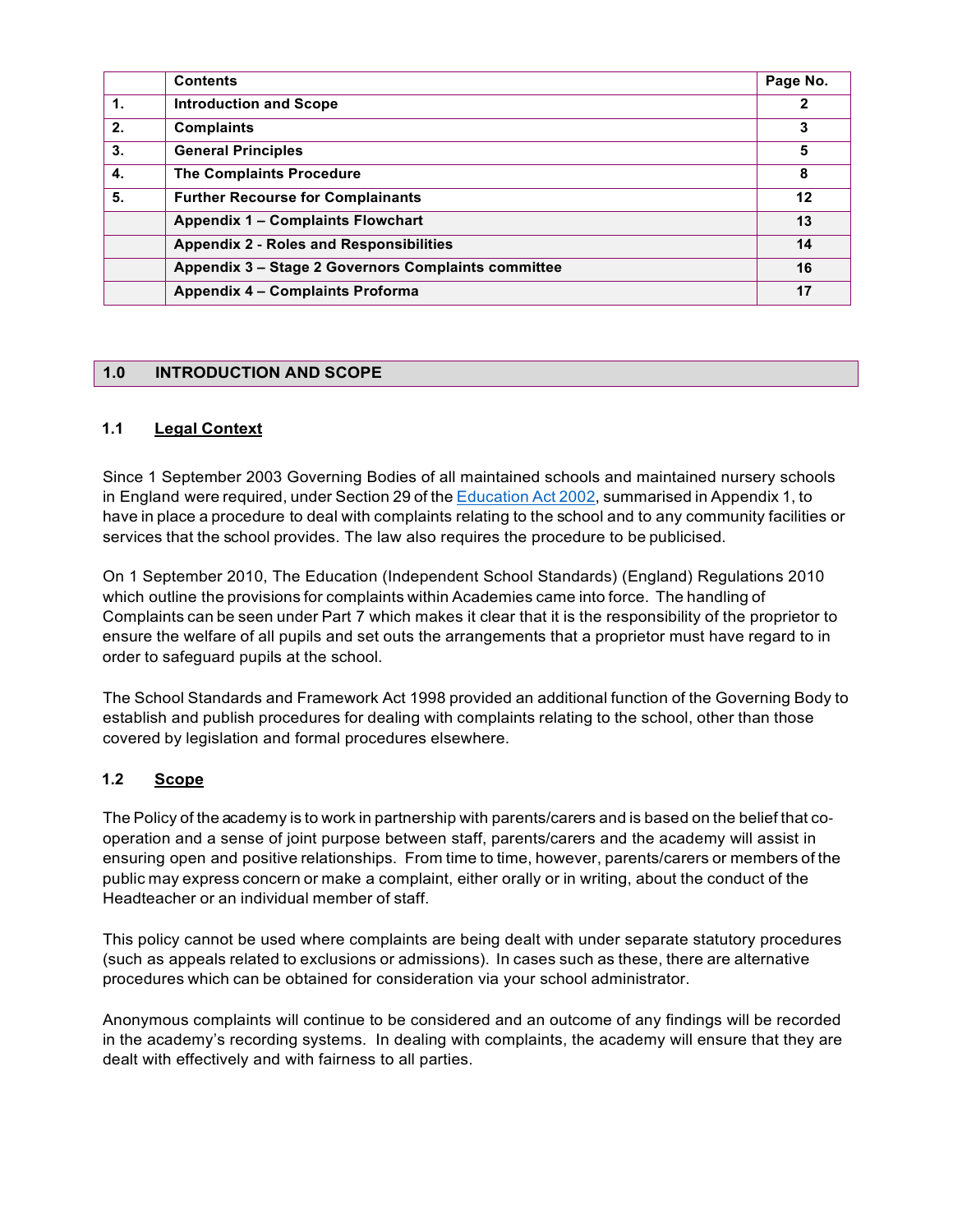Schools and Academies will have different procedures for complaints or appeals about the curriculum, special educational needs provision, exclusions, and admissions. Disciplinary action, child protection or criminal investigations are also dealt with through separate specific procedures. This document provides advice and guidance on how Schools and Academies should respond when an external complaint has been made about the actions of School/Academy staff.

A copy of the complaints procedures can be found on the academy website. A written copy may be obtained upon request from the academy.

- **1.3** It is encouraged to resolve any areas of concern(s) informally before the formal process is commenced, however, in some circumstances the seriousness of the complaint could lead to the commencement of this procedure at the formal stage.
- **1.4** It is recommended that the Governing Body ensures that any third-party provider offering community facilities or services through the school premises, or using school facilities, have their own complaints procedures in place.

#### **2.0 COMPLAINTS**

#### **2.1 What is a complaint?**

- a. For the purposes of this procedure a complaint is described as an expression of dissatisfaction about the conduct of, actions or lack of action by a member of staff, unacceptable delay in dealing with a matter or unreasonable treatment of a pupil or other person.
- b. A concern, defined as 'an **expression of worry or doubt over an issue considered to be important for which reassurances are sought'.**
- c. A concern, or complaint, can be made in person, in writing or by telephone, however if made verbally this will be verified by the complainant and the academy.
- d. A concern or complaint may also be made by a third party acting on behalf of a complainant, as long as they have evidence to demonstrate that they have the appropriate consent to do so.
- e. This procedure does not cover complaints that are dealt with under other statutory procedures or legislation for which separate arrangements are in place, for example those relating to:

| <b>Exceptions</b>                                                                                                                                                                                       | Who to contact                                                                                                                                                           |
|---------------------------------------------------------------------------------------------------------------------------------------------------------------------------------------------------------|--------------------------------------------------------------------------------------------------------------------------------------------------------------------------|
| Admissions to schools<br>$\bullet$<br><b>Statutory Assessments of</b><br>$\bullet$<br><b>Special Educational Needs</b><br>School re-organisation<br>$\bullet$<br>proposals<br>(maintained schools only) | Concerns about admissions, statutory<br>assessments of Special Education Needs, or<br>school re-organisation proposals should be<br>raised with the Local Authority.     |
| Matters likely to require a<br>$\bullet$<br><b>Child Protection Investigation</b>                                                                                                                       | Complaints about child protection matters are<br>handled under the academy's Child Protection<br>and Safeguarding policies and in accordance with<br>statutory guidance. |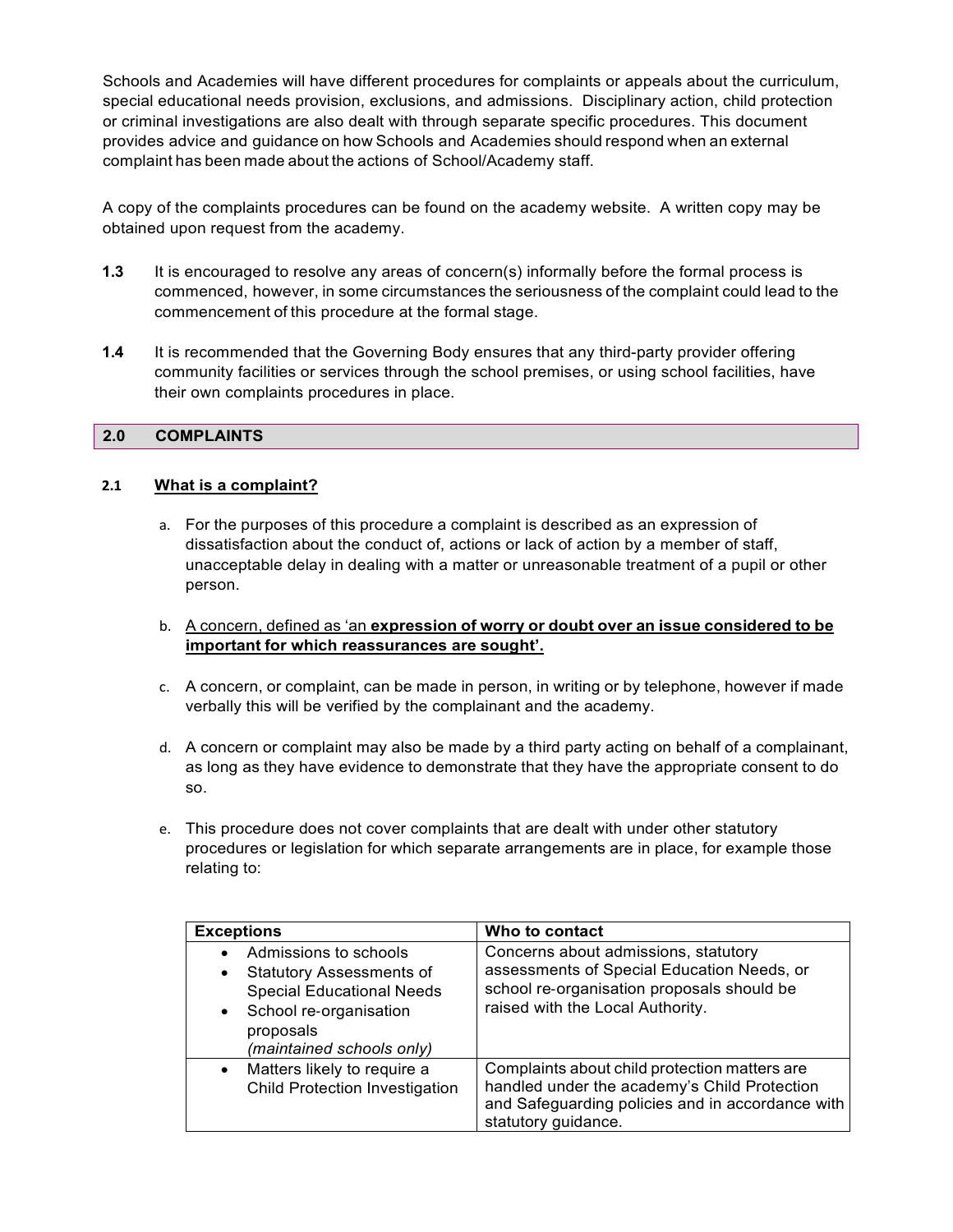|                                                                                                                             | For serious concerns, contact with the Local Authority<br>Designated Officer who has local responsibility for<br>safeguarding may be appropriate.                                                                                                                                                                                                                                                                                                                                                                                                                                                                                        |
|-----------------------------------------------------------------------------------------------------------------------------|------------------------------------------------------------------------------------------------------------------------------------------------------------------------------------------------------------------------------------------------------------------------------------------------------------------------------------------------------------------------------------------------------------------------------------------------------------------------------------------------------------------------------------------------------------------------------------------------------------------------------------------|
| Exclusion of children<br>from school                                                                                        | Further information about raising concerns about<br>exclusion can be found at: www.gov.uk/school-<br>discipline-exclusions/exclusions.<br>Complaints about the application of the Behaviour<br>policy can be made through the academy's Complaints<br>Procedure.                                                                                                                                                                                                                                                                                                                                                                         |
| Whistleblowing<br>$\bullet$                                                                                                 | The academy has a Trust Whistleblowing policy for all<br>employees, including temporary staff and contractors.<br>The Secretary of State for Education is the prescribed<br>person for matters relating to education for whistle-<br>blowers in education who do not want to raise matters<br>directly with their employer. Referrals can be made at:<br>www.education.gov.uk/contactus.<br>Volunteer staff who have concerns about the school<br>should complain through the school's Complaints policy.<br>They may also be able to complain directly to the Local<br>Authority or DfE depending on the substance of the<br>complaint. |
| <b>Staff Grievances</b><br>$\bullet$                                                                                        | Complaints from staff will be dealt with under the school's<br>internal grievance procedure.                                                                                                                                                                                                                                                                                                                                                                                                                                                                                                                                             |
| <b>Staff Conduct</b>                                                                                                        | Complaints about staff will be dealt with under the<br>school's internal disciplinary procedures, if appropriate.<br>Complainants will not be informed of any disciplinary<br>action taken against a member of staff as a result of a<br>complaint. However, the complainant will be notified<br>that the matter has been addressed.                                                                                                                                                                                                                                                                                                     |
| Complaints about<br>$\bullet$<br>services provided by<br>other providers who<br>may use school<br>premises or<br>facilities | Providers should have their own complaints procedures<br>to deal with complaints about the service. Complaints<br>must be directed to the individual companies.                                                                                                                                                                                                                                                                                                                                                                                                                                                                          |
| <b>National Curriculum</b><br>content                                                                                       | <b>DfE</b><br>contact<br>the<br>Please<br>at:<br>www.education.gov.uk/contactus                                                                                                                                                                                                                                                                                                                                                                                                                                                                                                                                                          |

Other areas that are not dealt with under the complaints procedures due to statutory / legislation include:

- Collective Worship
- Freedom of Information Access
- Other functions of the Governing Body
- f. Serious complaints or allegations relating to the abuse of children, assault, criminal or financial matters are also the subject of separate procedures, which may involve other agencies. Where this may be the case, contact should be made with the Headteacher in the first instance.

Except in exceptional circumstances, previous stages of the procedure should be exhausted before a complaint is referred to a subsequent stage.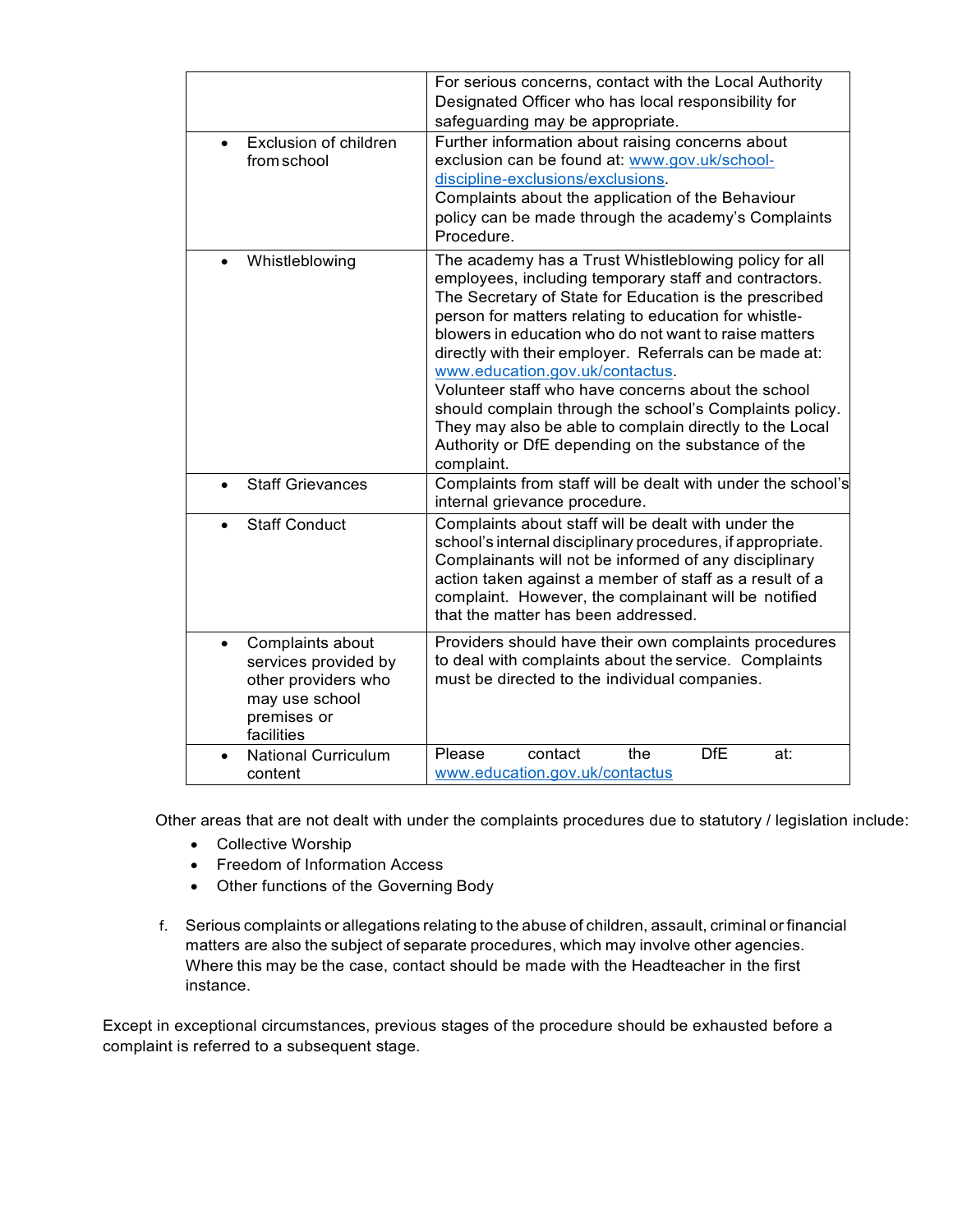## **3.0 GENERAL PRINCIPLES**

#### **3.1 Who to complain to:**

Complaints about:

- something that has happened or failed to happen in the academy: contact the Headteacher;
- School staff (except the Headteacher): contact the Headteacher via the academy office;
- The actions of the Headteacher: contact the Chair of Governors via the academy office;
- The Chair of Governors, any individual governor or the whole governing body: contact the Clerk to the Governing Body, via the academy office.

## *Please note all complaints should be marked Private and Confidential.*

Complainants should not approach individual governors to raise concerns or complaints. They have no power to act on an individual basis and it may also prevent them from considering complaints at Stage 2 of the procedure.

The academy and Governing Body would in most cases hope to resolve concerns and complaints at an informal stage which would be dealt with outside of this procedure. This policy allows for more formal considerations of a complaint and an appeal stage if matters cannot be resolved. In some stages this may require an independent investigating officer to be included in the process, where this is the case, this will be fully communicated to the complainant.

Where a complaint is made against an individual member of the academy staff, that person will be informed of the complaint at the earliest opportunity, in writing and will be provided with a copy of the complaint. Full confidentiality must be adhered to at all times during these processes and it is important to note that anonymity of the complainant cannot be guaranteed.

These procedures are in addition to the academy's whistleblowing procedures and other statutory reporting procedures applying to the academy. The academy is responsible for making service users aware of the existence of these procedures and it is important to note that, should members of staff have concerns they wish to raise in confidence, the Whistleblowing Policy should also be referred to in order to establish the correct procedure to use for the individual situation.

## **3.2 Timescales**

Complaints must be raised within three months of the incident or, where a series of associated incidents have occurred, within three months of the last of these incidents. The academy will consider complaints made outside of this time frame where exceptional circumstances apply.

The academy is committed to dealing with complaints as speedily as possible and would plan to complete each stage within 10 school days. From time to time, it may not be possible to complete the process in that timescale. Where that is not possible, the complainant will be informed of any delays in writing.

Where a complaint leads to criminal proceedings, it will always be the case that the 10 school days timescale is unachievable. Therefore, timescales within this procedure are likely to need to be reviewed.

Schools do not operate during school holiday dates; therefore, a complaint raised outside of the term time will be considered as having been received on the first school day after the holiday period.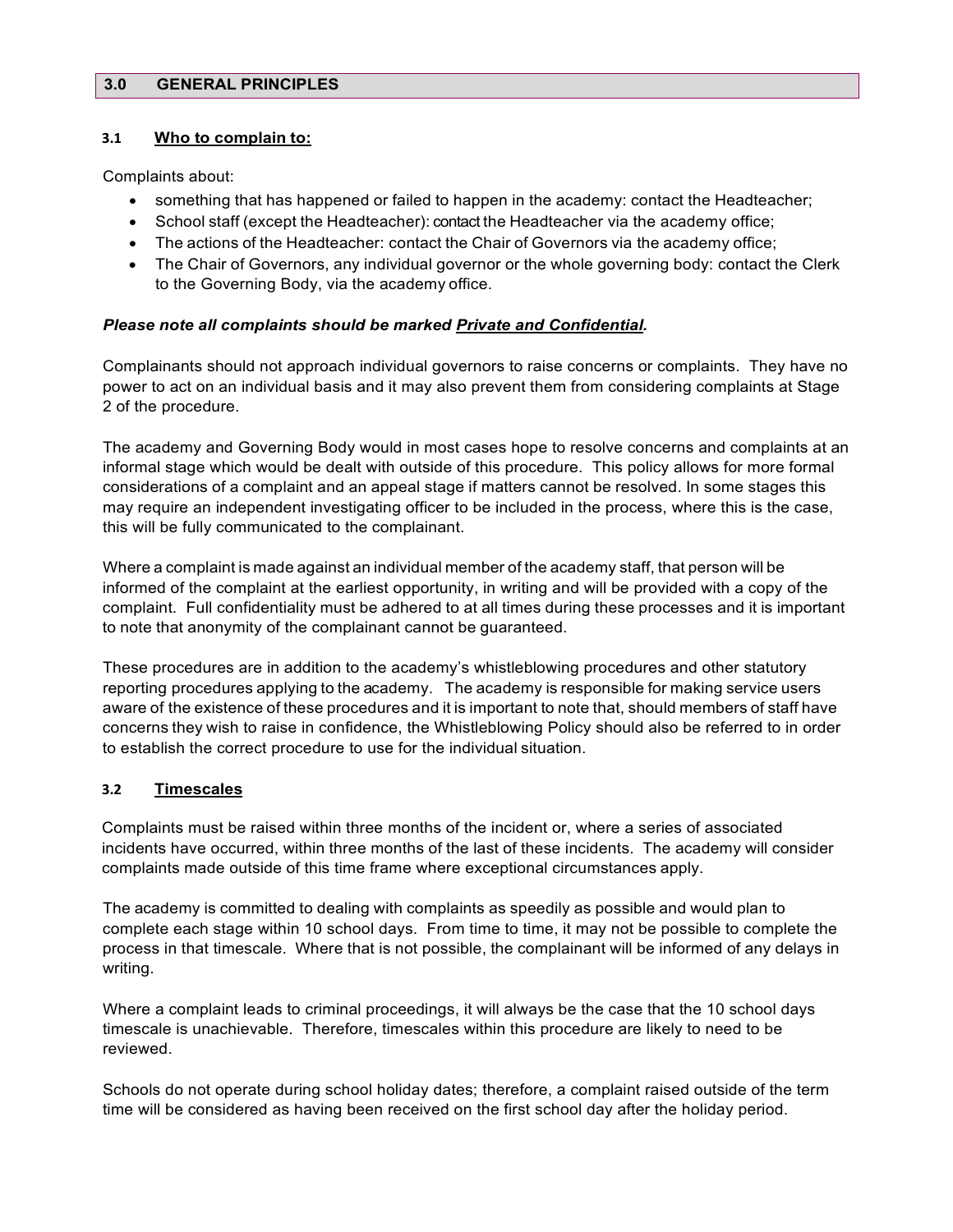# **3.3 Confidentiality**

All conversations and correspondence will be treated confidentially. Personal information will only be shared between staff and governors on a 'need to know' basis. It is essential that any information shared with any party (including Staff and Governors), as a result of this procedure, is kept strictly confidential.

It is essential that Governors do not discuss any matters disclosed to them with other members of the Governing Body, to ensure that sufficient Governors have no prior knowledge of the complaint to enable a complaints panel to be convened, if required, at Stage 2. It is also essential that Governing Bodies are mindful that details of situations occurring within the school should not be discussed or referred to at any Governing Body Meetings.

## **3.4 Accompaniment**

Throughout this procedure, all parties will have the opportunity to be represented / supported at meetings. In the case of a member of staff, you may bring along a Union Representative or work colleague, and in the case of a parent/carer, you may be represented by a relative or a friend.

It is not appropriate for solicitors or representatives of similarly professional environments, who are not linked to a Professional Trade Union, to be present at any formal meetings.

## **3.5 Recording and Monitoring Complaints**

## **Governing Bodies are legally required to publicise their Complaints Policy.**

## **The Governing Body must decide how to fulfil this requirement, but details of the Complaints Procedure could be included in:**

- Information given to new parents when their children join the academy;
- Information available to the children themselves;
- Academy bulletins or newsletters;
- The Academy website;
- Information given to community users and in letting agreements;
- A specific complaints leaflet which includes a form on which a complaint can be made;
- Posters displayed in the main entrance or reception area of the academy and others used by the public.

The academy should maintain a record of all formal complaints, how they were dealt with and the outcome in a complaints register, in the interests of the members of staff concerned and the Headteacher.

## **3.6 Resolving Complaints**

## **It is useful to encourage complainants to indicate what actions they feel might resolve the problem.**

In this respect it should be noted that complainants' views on this may be unreasonable and they should be made aware of what are reasonable and appropriate outcomes in relation to the specific nature of their complaint.

Identifying areas of agreement and clarifying any issues can also create a positive atmosphere in which to discuss any outstanding issues.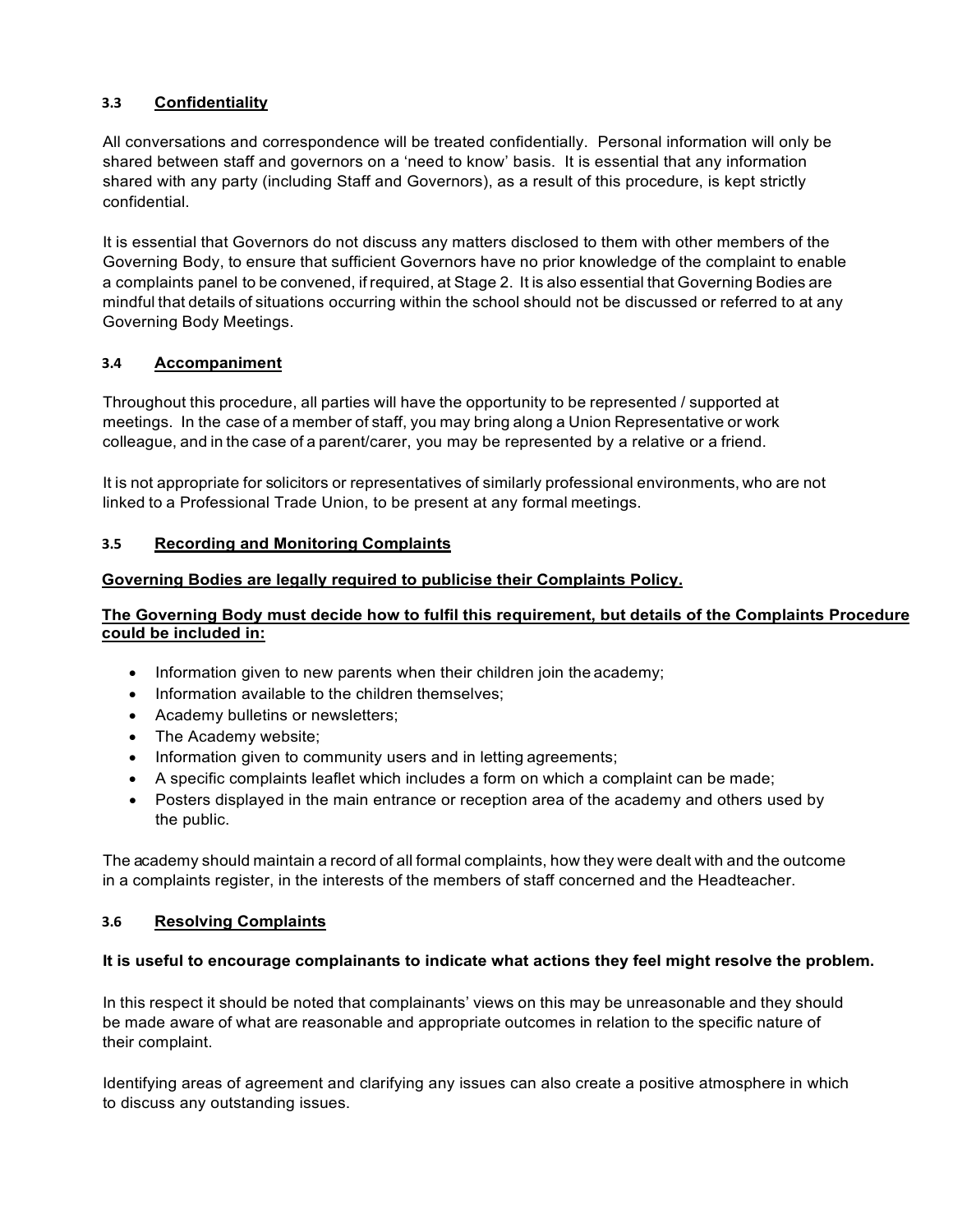If appropriate, when all information is clarified, the academy will acknowledge that the complaint is upheld in whole or in part or not upheld. The academy may also offer one of more of the following:

- an explanation;
- an admission that the situation could have been handled differently or better;
- an assurance that the matter complained about will not reoccur;
- an explanation of the steps that have been taken, or will be taken, to help ensure that it will not happen again and an indication of the timescales within which any changes will be made;
- an undertaking to review school policies in the light of the complaint;
- an apology, where appropriate.

## **3.7 Unreasonable, Malicious and Persistent Complaints**

A good complaints procedure which has been properly followed will limit the number of protracted complaints. There will, however, be occasions when the complainant remains dissatisfied even though all stages of the Complaints Procedure have been completed. If the complainant continues to raise the same issue it is reasonable for the Chair of Governors to inform them in writing that the procedure has been exhausted and that the matter is now closed.

If the complainant raises an entirely new separate complaint it must be responded to in accordance with this procedure.

N.B the schools Model Policy for Managing Serial and Unreasonable Complaints will be implemented where unreasonable, or persistent contact not directly associated with, or resulting from, formal complaints has been actioned by a complainant.

## **3.8 Serious Allegations or Complaints**

If the allegations refer to criminal activity, which may require the involvement of the Police, the Headteacher should inform the Chair of Governors and seek the advice of Human Resources. If allegations refer to safeguarding children, advice should be sought from the Local Authority Designated Officer (LADO) and Human Resources.

If the allegations involve financial or accounting irregularities, or circumstances which may suggest irregularities affecting cash, stores, property, remuneration or allowances, the Headteacher should inform the Chair of Governors and seek the advice of Human Resources so that the complaint can be investigated under the procedures normally applied for suspected financial irregularities.

If the allegations relate to the abuse of children, the Headteacher should seek the advice of their Human Resources provider. **Serious allegations of this nature must be referred under the Academy's Child Protection Procedures** to the Local Authority. (It will usually be necessary for a strategy meeting to be convened in order to consider a way forward).

If the allegations refer to maladministration of tests, the appropriate authority should be contacted (in the case of Primary Schools, the Standards and Testing Agency). **Advice can be sought from the Local Authority School Improvement Officer with responsibility for assessment.**

In all the above, consideration will be given under the appropriate procedures where necessary.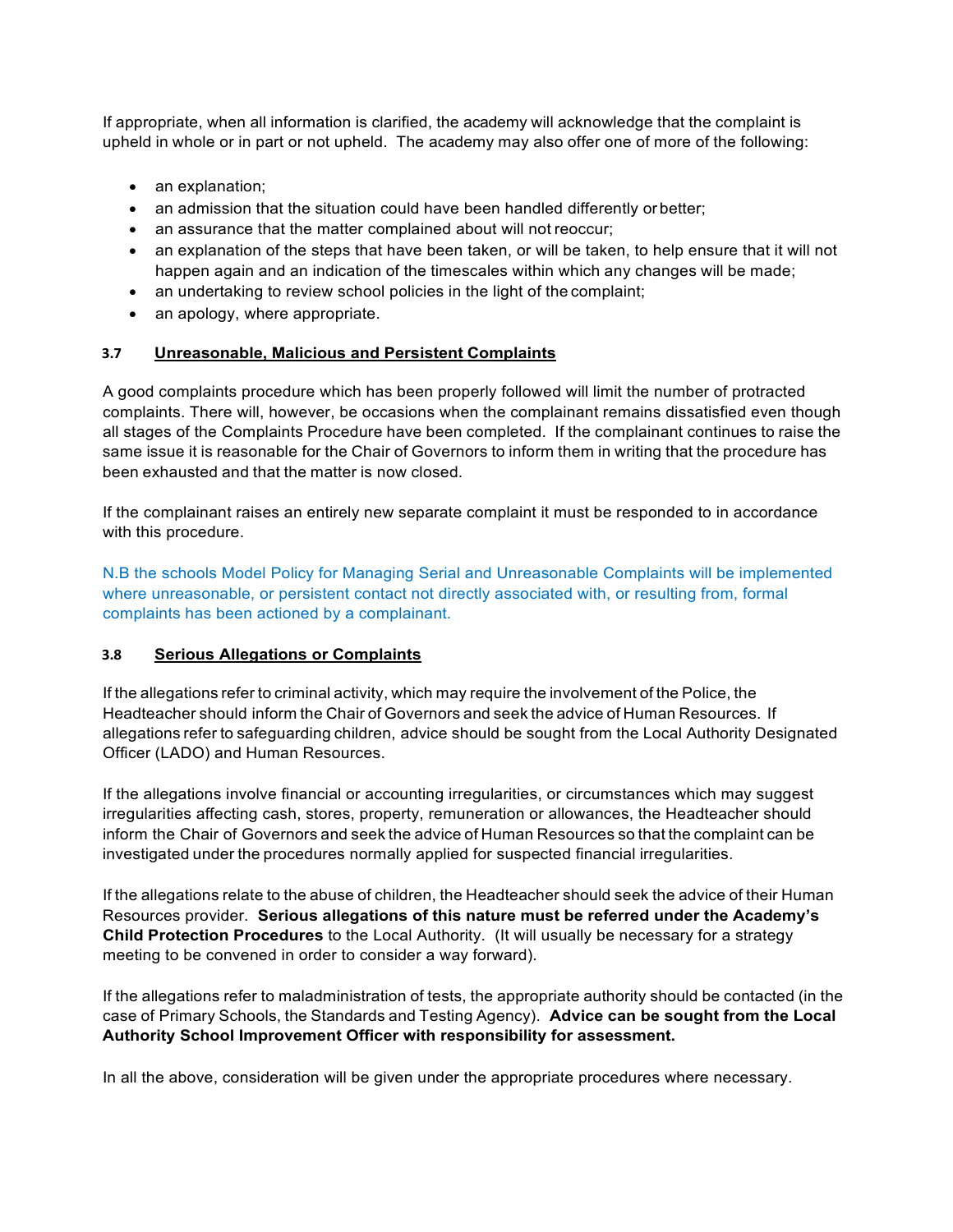**Anonymous complaints** will only be considered where the Headteacher or Chair of Governors determines that the complaint warrants investigation. In these cases, an outcome of any findings will be recorded in the academy's recording systems.

## **3.9 Withdrawal of a Complaint**

If the complainant wishes to withdraw their complaint, they will be asked to confirm this in writing/email. The individual of whom the complaint refers to will be informed that the complaint has been withdrawn.

## **4.0 THE COMPLAINTS PROCEDURES**

During the stages of this procedure, it is important that only the Headteacher or the Chair of Governors is involved as the Investigating Officers, and that members of the Governing Body are not involved as they may be required to support any complaints panel hearing at Stage 2. N.B. The Headteacher may delegate the investigation to another member of the school's senior leadership team but not the decision to be taken.

In exceptional circumstances, an independent investigator may be asked to carry out the investigations by the academy and a request may be made by the complainant for this to be considered at the earliest opportunity*.* 

## **4.1 Stage 1**

In dealing with complaints the academy will take account of its public sector equality duty and have due regard to the need to:

- eliminate discrimination, harassment, victimisation and any other conduct prohibited by or under the Equality Act 2010;
- advance equality of opportunity between persons who share a relevant protected characteristic and persons who do not share it;
- foster good relations between persons who share a relevant protected characteristic and persons who do not share it.

In most cases complaints are successfully resolved informally by teachers, senior managers and Headteachers. However, if this does not resolve the problem then the matter should be brought to the attention of the Headteacher or in the case of complaint against the Headteacher, it should be directed to the Chair of Governors by using the Complaints Pro‐forma **(Appendix 4)**.

## **Upon receiving a complaint, the Headteacher/Chair of Governors (Investigation Teams) will:**

- Record the date the complaint is received and acknowledge in writing within 5 school days of the receipt of the complaint.
- Seek to clarify the nature of the complaint, ask what remains unresolved and what outcome the complainant would like to see. (The Headteacher/ Chair of Governors (investigation team) can consider whether a face to face, virtual or telephone interview is the most appropriate way to do this).

# **During the investigation, the Headteacher/Chair of Governors (Investigation Team) will**: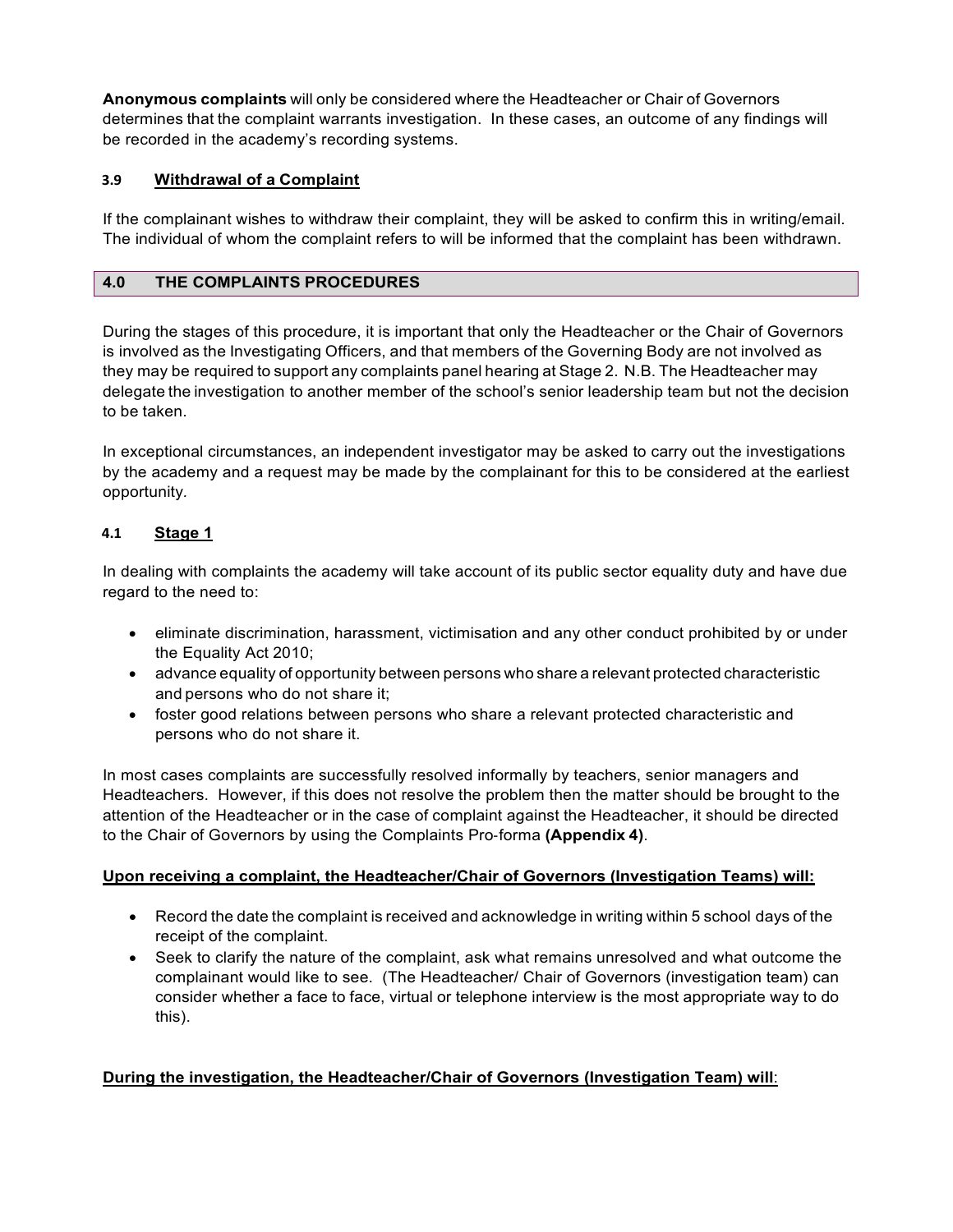- If the complaint concerns a member of staff, inform them and provide them with a copy of the complaint;
- If necessary, interview those involved in the matter and/or those complained of, allowing them to be accompanied if they wish;
- Keep a written record of any meetings/ interviews in relation to the investigation;
- Prepare a report as a result of the investigation and consider actions to be taken;
- Advise the complainant of the outcome. Where it is considered no further action is needed or the complaint is unsubstantiated, the complainant should be advised, in writing. They should also be informed of their right to appeal to the Complaints Appeals Committee within 10 school days;
- Make a record of the complaint and its outcome; this should be retained for academy's records.

This stage would normally be expected to take no more than 10 school days upon receipt of the complaint. If the Headteacher is unable to meet this deadline, they will provide the complainant with an update and revised response date.

The response will detail any actions taken to investigate the complaint and provide a full explanation of the decision made and the reason/s for it. Where appropriate, it will include details of actions the school will take to resolve the complaint.

If the Headteacher/Chair of Governors (Investigation Team) is not able to resolve the complaint, and/or the complainant still remains unhappy, the complaint should be dealt with at Stage 2.

If the complaint is about the Headteacher, or a member of the governing body (including the Chair or Vice‐Chair), a suitably skilled governor will be appointed to complete all actions atStage 1.

Complaints about the Headteacher or member of the governing body must be made to the Clerk to Governors, via the academy office.

If the complaint is:

- jointly about the Chair and the Vice Chair or
- the entire governing body or
- the majority of the governing body

Stage 1 will be considered by an independent investigator appointed by the governing body. At the conclusion of their investigation, the independent investigator will provide a formal written response.

If an academy governor is directly approached by a complainant, it is important that the governor emphasises that they can only give general advice about how their complaint might be dealt with. The governor should encourage the complainant to talk to the Headteacher, who will attempt to resolve their complaint. The governor should also inform the Headteacher or Chair of Governors (whichever is appropriate) about the complaint as soon as possible. It would be good practice for any Governor in this circumstance to make a note of the conversation which took place.

## **4.2 Stage 2**

Where the complainant is dissatisfied with the outcome of Stage 1 and wishes to take the matter further, they can escalate the complaint to Stage 2 – a meeting with members of the governing body's complaints committee.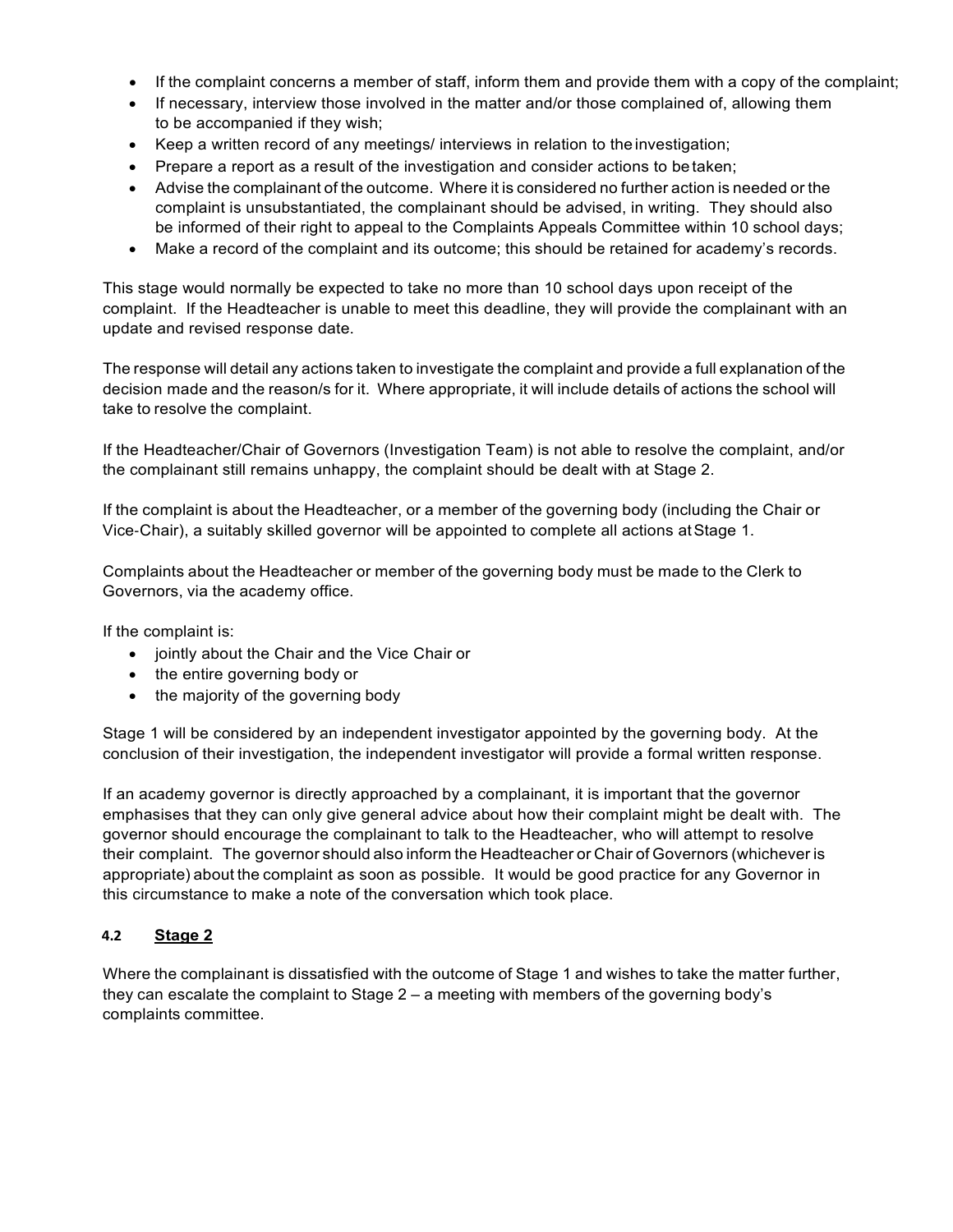The Complaints Panel will comprise three governors who have not previously been involved in the complaint and/or do not have a personal or pecuniary interest. It may also be inappropriate for the Complaints Panel to include teacher or staff governors.

## **This is the final stage of the complaints procedure.**

The complainant should write to the Clerk of Governors within 10 school days of receipt of the outcome of Stage 1, providing a copy of the original Pro‐forma (Appendix 4) submitted alongside Appendix 5 which states the grounds on which they wish their complaint to be considered by the Complaints Panel of the Governing Body.

The Clerk will record the date the complaint to the Panel is received and acknowledge receipt of the complaint in writing (either by letter or email) within 10 school's days. Requests received outside of this timeline will only be considered if exceptional circumstances apply.

A meeting of the Complaints Panel will be convened within 10 school days of the request. If this is not possible, the Clerk will inform the complainant and provide an anticipated date.

If the complainant rejects the offer of three proposed dates, without good reason, the Clerk will decide when to hold the meeting. It will then proceed in the complainant's absence on the basis of written submissions from both parties.

The complaints committee will consist of at least three governors with no prior involvement or knowledge of the complaint. If there are fewer than three governors available, the Clerk will source any additional, independent governors through another local school or through their LA's Governor Services team, in order to make up the committee. Alternatively, an entirely independent committee may be convened to hear the complaint at Stage 2.

The committee will decide whether to deal with the complaint by inviting the parties to a meeting or through written representations, but in making their decision they will be sensitive to the complainants needs.

If the complainant is invited to attend the meeting, they may bring someone along to provide support. This can be a relative or friend. Legal representation is not normally granted but there may be exceptional circumstances when legal representation is appropriate.

If a school employee is called as a witness to a complaint meeting, they may wish to be accompanied by a Trade Union Representative and/ or work colleague.

N.B Complaints about staff conduct will not generally be handled under this complaints procedure. Complainants will be advised that any staff conduct complaints will be considered under staff disciplinary procedures, if appropriate, but outcomes will NOT be shared with them.

At least 5 school days before the meeting, members of the Complaints Panel should receive papers about the complaint which should include as appropriate:

- A copy of the original complaint. (Appendix 4);
- An outline of any investigation (report) carried out by the Investigation Officer at Stage 1;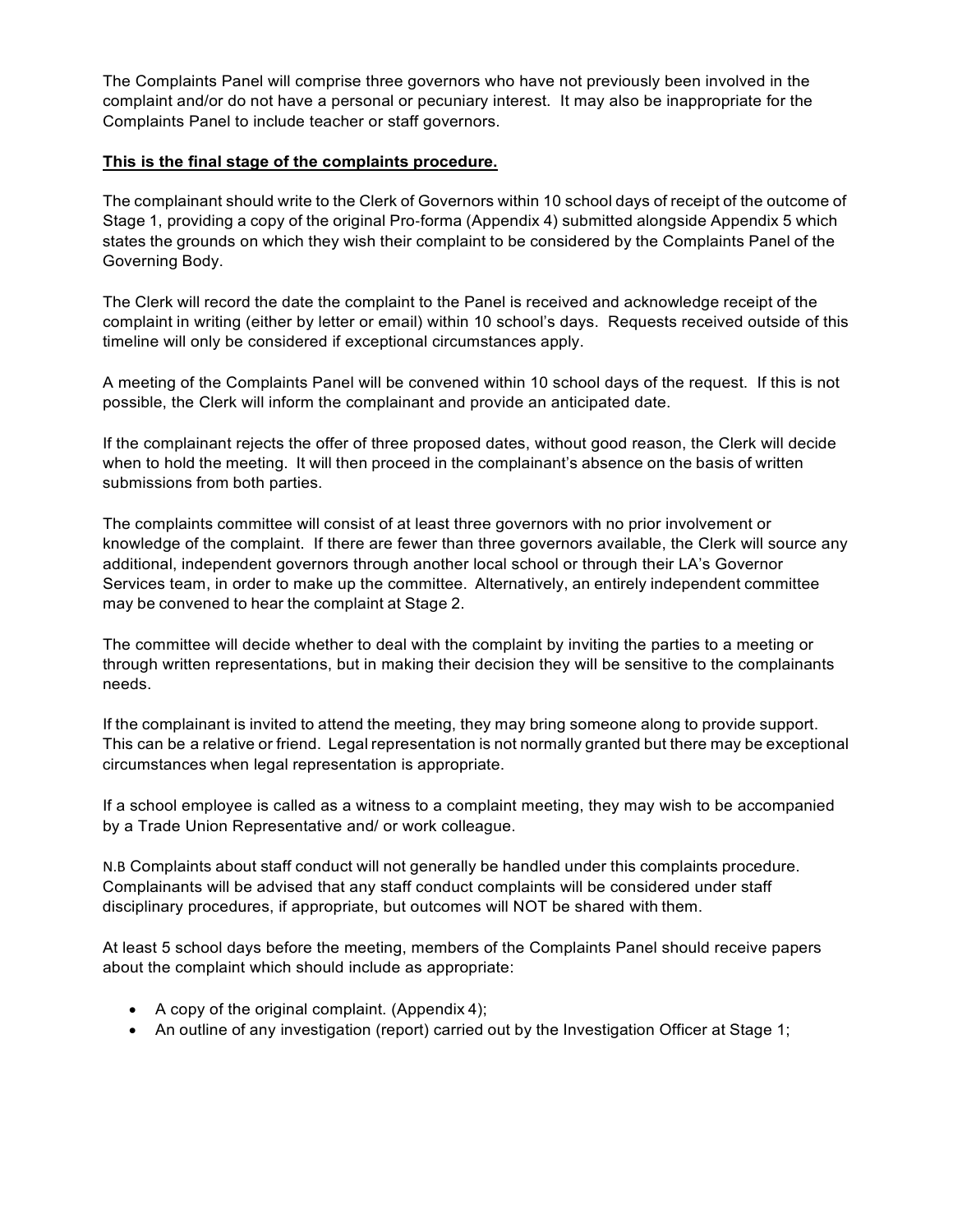- A copy of the letter sent to the complainant about the outcome at Stage 1;
- A copy of the letter and Appendix 5 requesting that the complaint is heard at Stage 2 by the Governors Complaints Committee;
- A copy of the Schools current adopted Complaints Procedure.

The committee will also not review any new complaints at this stage or consider evidence unrelated to the initial complaint to be included. NEW complaints must be dealt with in line with the Model School Policy, Complaints Procedure.

The Committee will:

- Consider the written materials;
- Consider the complaint and the Headteachers (or Chair's) action(s) to date;
- Where determined, invite the Headteacher or Chair of Governors (as appropriate) and the complainant to the meeting;
- Where the relevant parties are in attendance, the Panel will have an opportunity to question them when they have stated their cases;
- Seek advice and support as necessary from Human Resources;
- When the Complaints Panel is satisfied that it has all the information it needs it will consider all the evidence and decide an outcome.

*N.B. In the event that further information is needed and it is not available at the time the meeting may be adjourned and reconvened at a mutually convenient time. This should be as quickly as possible and wherever practicable within 5 school days.*

At the end of their consideration the Committee can:

- Dismiss the complaint in whole or in part;
- Uphold the complaint in whole or in part;
- Decide on the appropriate action to be taken to resolve the complaint;
- Recommend changes to the school's systems or procedures to ensure that problems of a similar nature do not reoccur.

And will:

- Advise the complainant of the Complaints Panel's decisions in writing within 5 school days;
- Advise the complainant of any further action they may wish to take if they remain dissatisfied.

## **The decision of the Complaints Panel is final.**

## **4.3 Complaints About a Governor, the Chair of Governors or the Governing Body**

Complaints about a governor should be referred to the Chair of Governors who will investigate and respond to the complainant. Any appeal against the Chair's response would be dealt with by the Complaints Appeals Committee.

Complaints about the Chair of Governors must be referred to the Clerk to Governors who would arrange for the complaint to be considered by the Complaints Appeals Committee of the Governing Body.

If the complaint is: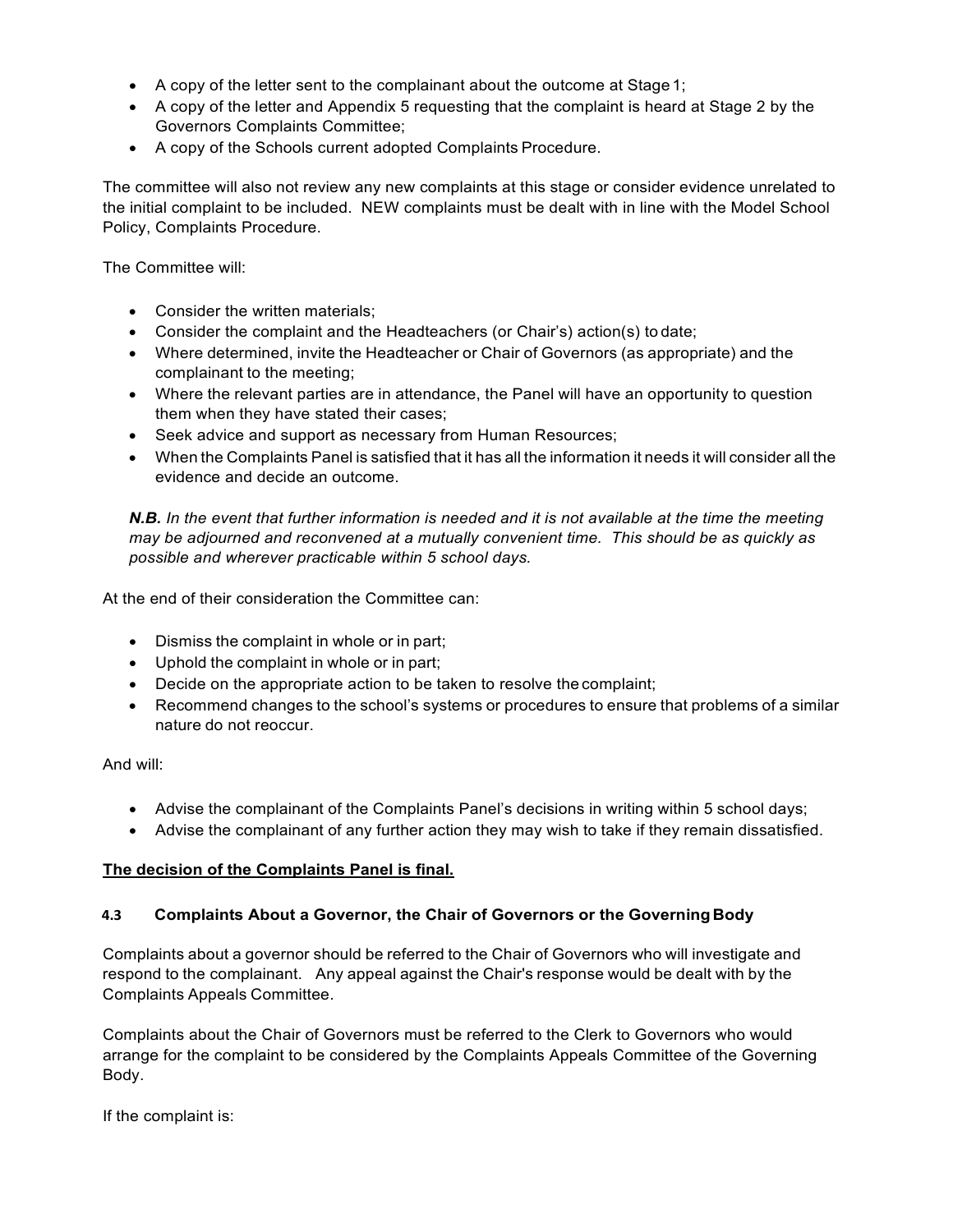- Jointly about the Chair and Vice Chair or
- The entire governing body or
- The majority of the governing body

Stage 2 will be heard by a committee of independent, co-opted governors.

The response will detail any actions taken to investigate the complaint and provide a full explanation of the decision made and the reason(s) for it. Where appropriate, it will include details of actions that the academy will take to resolve the complaint.

The response will also advise the complainant of how to escalate their complaint should they remain dissatisfied.

## **5.0 FURTHER RECOURSE FOR COMPLAINANTS**

If the complainant believes that the academy did not handle the complaint in accordance with the published complaints procedure, or they acted unlawfully or unreasonably in the exercise of their duties under education law, they can contact the Department for Education after they have completed Stage 2.

The Department for Education will not normally reinvestigate the substance of complaints or overturn any decision made by the academy. They will consider whether the academy has adhered to education legislation and any statutory polices connected with the complaint.

The complainant can refer their complaint to the Department for Education online at: [www.education.gov.uk/contatus, b](http://www.education.gov.uk/contatus)y telephone on: 0370 000 2288 or by writing to:

Department for Education Piccadilly Gate Store **Street** Mancheste r M1 2WD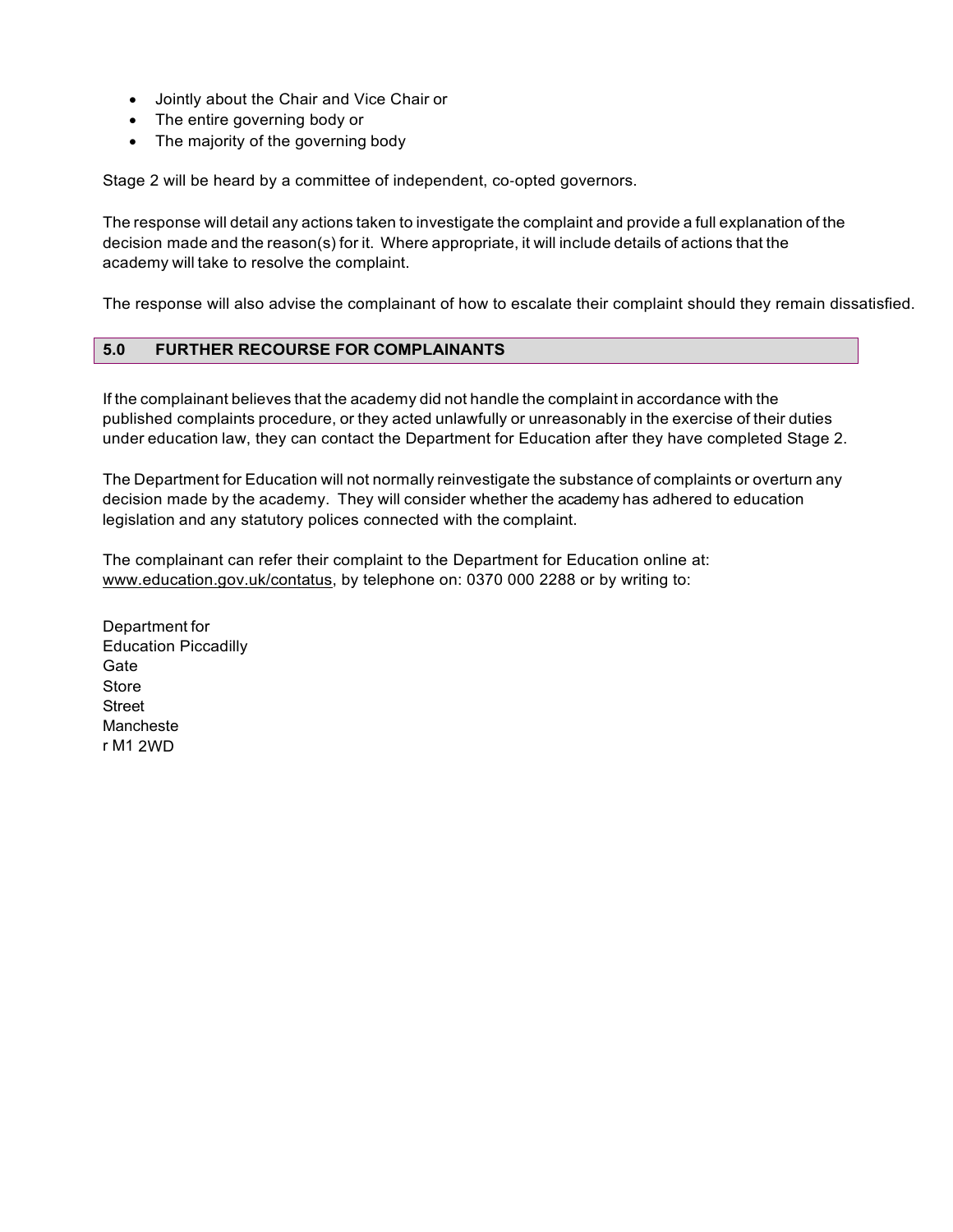## **APPENDIX 1 – COMPLAINTS FLOWCHART**



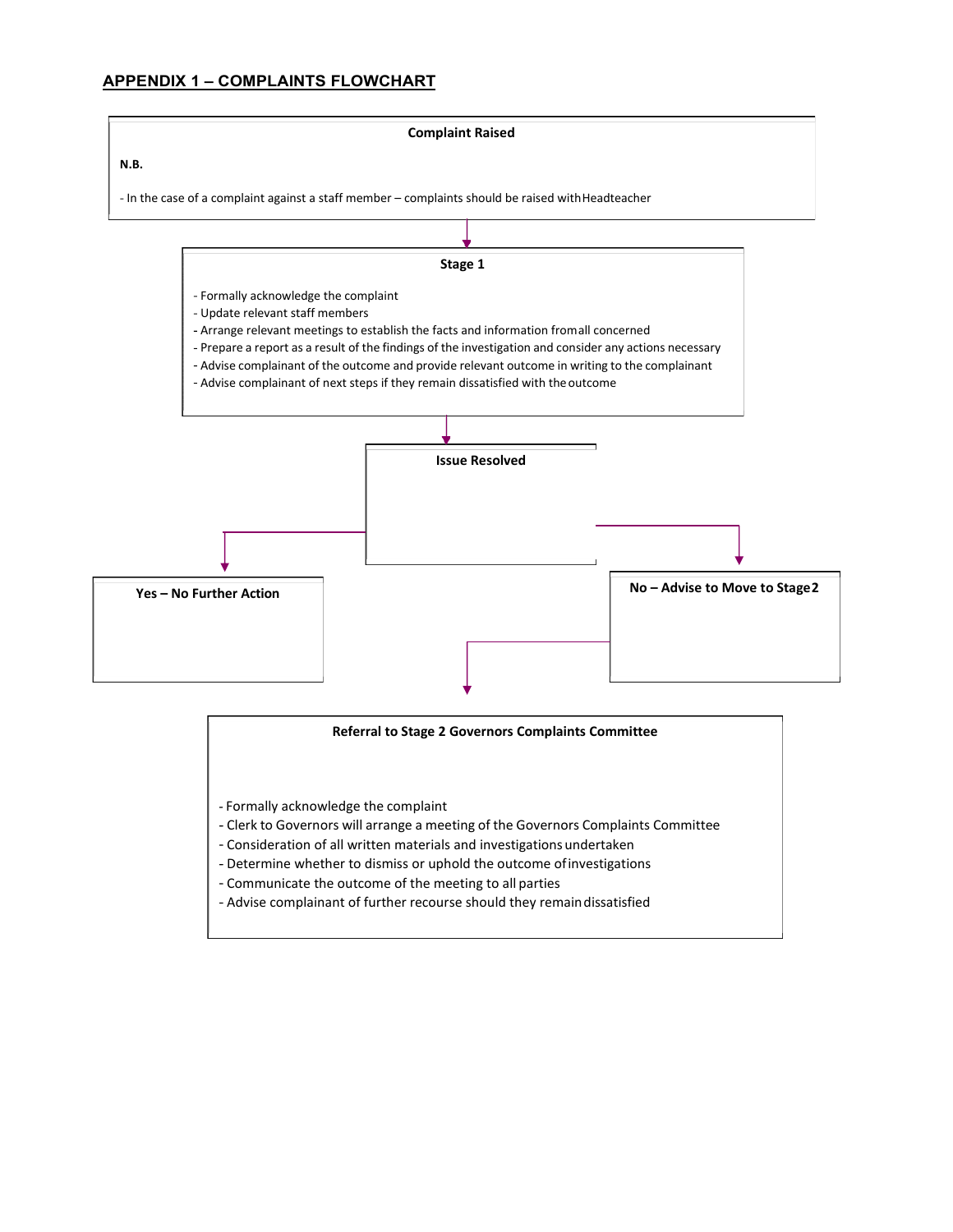## **APPENDIX 2 – ROLES AND RESPONSIBILITIES**

| Complainant  | The complainant will receive a more effective response to the complaint if they:                                                                                                            |
|--------------|---------------------------------------------------------------------------------------------------------------------------------------------------------------------------------------------|
|              | Explain the complaint in full as early as possible and provide all relevant<br>$\bullet$                                                                                                    |
|              | evidence;                                                                                                                                                                                   |
|              | Co-operate with the school in seeking a solution to the complaint;<br>$\bullet$                                                                                                             |
|              | Respond promptly to requests for information or meetings or in agreeing the<br>$\bullet$<br>details of the complaint;                                                                       |
|              | Ask for assistance as needed;<br>$\bullet$                                                                                                                                                  |
|              | Treat all those involved in the complaint with respect;<br>$\bullet$                                                                                                                        |
|              | Refrain from publicising the details of their complaint on social media and                                                                                                                 |
|              | respect confidentiality.                                                                                                                                                                    |
| Investigator | The investigator's role is to establish the facts relevant to the complaint by:                                                                                                             |
|              | Providing a comprehensive, open, transparent and fair consideration of the complaint<br>through:                                                                                            |
|              | Sensitive and thorough interviewing of the complainant to establish what has<br>$\bullet$<br>happened and who has been involved, (this may be face to face, virtual or<br>telephone based); |
|              | Interviewing staff and children/young people and other people relevant<br>$\bullet$<br>to the complaint;                                                                                    |
|              | Consideration of records and other relevant information;<br>$\bullet$                                                                                                                       |
|              | Analysing information;<br>$\bullet$                                                                                                                                                         |
|              | Liaising with the complainant as appropriate to clarify what the complainants feels<br>$\bullet$<br>would put things right.                                                                 |
|              | The investigator should:                                                                                                                                                                    |
|              | Conduct interviews with an open mind and be prepared to persist in the<br>questioning;                                                                                                      |
|              | Keep notes of interviews or arrange for an independent note taker to record<br>$\bullet$<br>minutes of the meeting;                                                                         |
|              | Ensure that any papers produced during the investigation are kept securely;<br>$\bullet$                                                                                                    |
|              | Be mindful of the timescales to respond;<br>$\bullet$                                                                                                                                       |
|              | Prepare a comprehensive report for the Headteacher or complaints                                                                                                                            |
|              | committee that sets out the facts, identifies solutions and recommends                                                                                                                      |
|              | courses of action to resolve problems.                                                                                                                                                      |
|              | The Headteacher or complaints committee will then determine whether to uphold or                                                                                                            |
|              | dismiss the complainant and communicate that decision to the complainant, providing                                                                                                         |
|              | the appropriate escalation details.                                                                                                                                                         |
| Clerk to the | The Clerk is the contact point for the complainant and the committee and should:                                                                                                            |
| Governing    | • Ensure that all people involved in the complaint procedure are aware of their                                                                                                             |
| Body         | legal rights and duties, including any under legislation relation to school                                                                                                                 |
|              | complaints, education law, the Equality Act 2010, the Freedom of Information                                                                                                                |
|              | Act 2000, the Data Protection Act (DPA) 2018 and the General Data<br>Protection Regulations (GDPR);                                                                                         |
|              | Set the date, time and venue of the meeting, ensuring that the dates are                                                                                                                    |
|              | $\bullet$<br>convenient to all parties (if they are invited to attend) and that the venue and                                                                                               |
|              | proceedings are accessible;                                                                                                                                                                 |
|              | Collate any written material relevant to the complaint (for example; stage 1<br>$\bullet$                                                                                                   |
|              | paperwork, school and complainant submissions) and send it to the parties in                                                                                                                |
|              | advance of the meeting within an agreed timescale;                                                                                                                                          |
|              | Record the proceedings;<br>٠                                                                                                                                                                |
|              | Circulate the minutes of the meeting;<br>$\bullet$                                                                                                                                          |
|              | Notify all parties of the committee's decision.<br>$\bullet$                                                                                                                                |
|              |                                                                                                                                                                                             |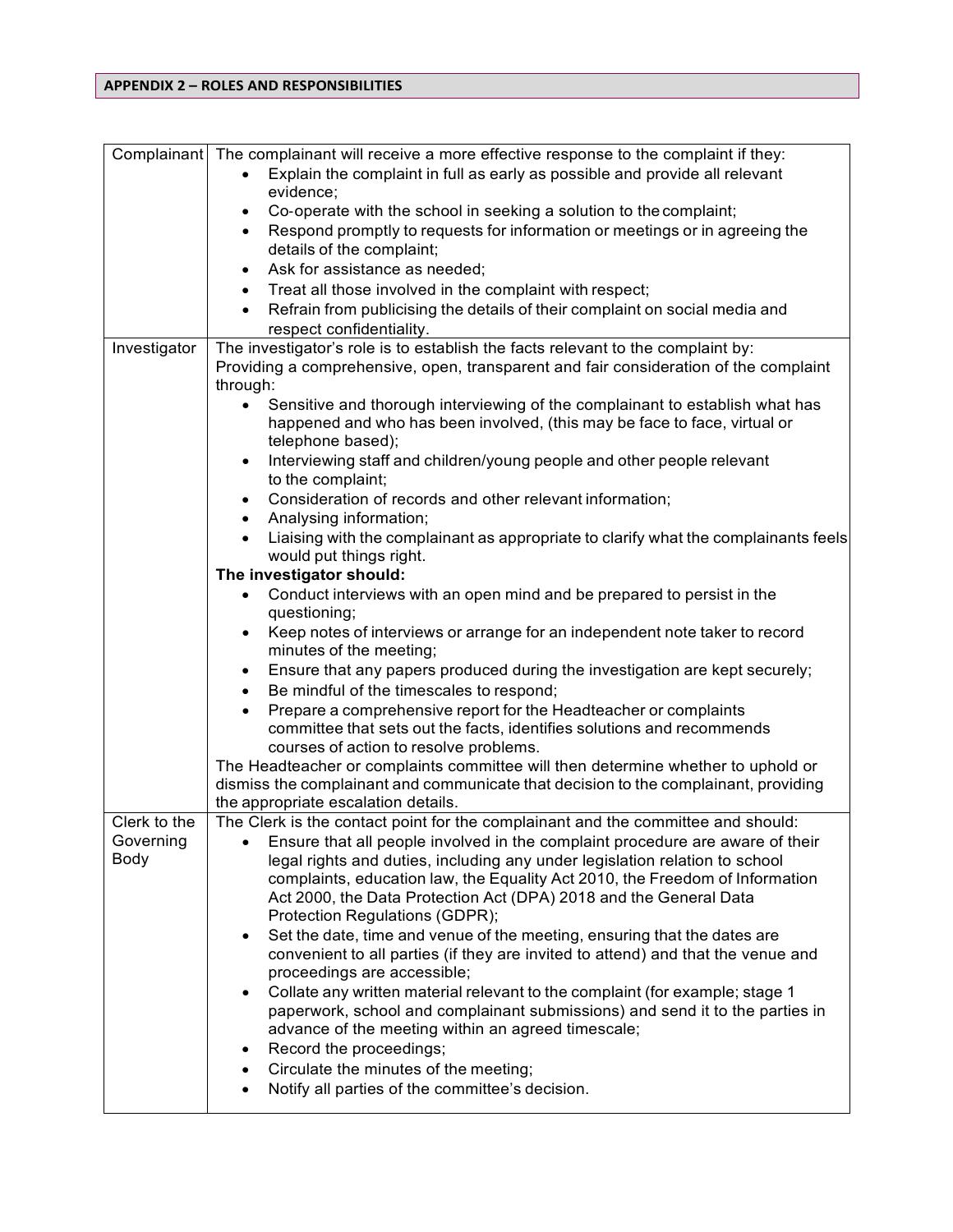| Committee<br>Chair | The committee's chair, who is nominated in advance of the complaint meeting, should<br>ensure that:                                                                        |
|--------------------|----------------------------------------------------------------------------------------------------------------------------------------------------------------------------|
|                    | Both parties are asked (via the Clerk) to provide any additional information<br>$\bullet$                                                                                  |
|                    | relating to the complaint by a specified date in advance of the meeting;                                                                                                   |
|                    | The meeting is conducted in an informal manner, is not adversarial, and<br>$\bullet$                                                                                       |
|                    | that, if all parties are invited to attend, everyone is treated with respect and                                                                                           |
|                    | courtesy;                                                                                                                                                                  |
|                    | Complainants who may not be used to speaking at such a meeting are put at<br>$\bullet$<br>ease. This is particularly important if the complainant is a child/young person; |
|                    | The remit of the committee is explained to the complainant;<br>$\bullet$                                                                                                   |
|                    | Written material is seen by everyone in attendance, provided it does not<br>$\bullet$                                                                                      |
|                    | breach confidentiality or any individual's rights to privacy under the DPA                                                                                                 |
|                    | 2018 or GDPR;                                                                                                                                                              |
|                    | Both the complainant and the school are given the opportunity to make their<br>$\bullet$                                                                                   |
|                    | case and seek clarity, either through written submissions ahead of the meeting<br>or verbally in the meeting itself;                                                       |
|                    | The issues are addressed;<br>$\bullet$                                                                                                                                     |
|                    | Key findings of fact are made;<br>$\bullet$                                                                                                                                |
|                    | The committee is open-minded and acts independently;<br>$\bullet$                                                                                                          |
|                    | No member of the committee has an external interest in the outcome<br>$\bullet$                                                                                            |
|                    | of the proceedings or any involvement in an earlier stage of the                                                                                                           |
|                    | procedure;                                                                                                                                                                 |
|                    | The meeting is minuted;<br>$\bullet$<br>They liaise with the Clerk.                                                                                                        |
| Committee          | $\bullet$<br>Committee members should be aware that:                                                                                                                       |
| Member             | The meeting must be independent and impartial, and should be seen to be<br>$\bullet$                                                                                       |
|                    | so; no governor may sit on the committee if they have had a prior                                                                                                          |
|                    | involvement in the complaint or the circumstances surrounding it;                                                                                                          |
|                    | The aim of the meeting should be to resolve the complaint and achieve<br>$\bullet$                                                                                         |
|                    | reconciliation between the school and the complainant;                                                                                                                     |
|                    | Many complainants will feel nervous and inhibited in a formal setting.                                                                                                     |
|                    | Parents/carers often feel emotional when discussing an issue that affects<br>their child;                                                                                  |
|                    | Extra care needs to be taken when the complainant is a child/young person                                                                                                  |
|                    | and present during all or part of the meeting. Careful consideration of the                                                                                                |
|                    | atmosphere and proceedings should ensure that the child/young person does                                                                                                  |
|                    | not feel intimidated.                                                                                                                                                      |
|                    | The committee should respect the views of the child/young person and give<br>them equal consideration to those of adults;                                                  |
|                    | If the child/young person is the complainant, the committee should ask<br>$\bullet$                                                                                        |
|                    | in advance if any support is needed to help them present their                                                                                                             |
|                    | complaint.                                                                                                                                                                 |
|                    | Where the child/young person's parent is the complainant, the<br>$\bullet$                                                                                                 |
|                    | committee should give the parent the opportunity to say which part of                                                                                                      |
|                    | the meeting, if any, the child/young person needs to attend. However,<br>the parent should be advised that agreement might not always be                                   |
|                    | possible if the parent wishes the child/young person to attend a part of                                                                                                   |
|                    | the meeting that the committee considers not in the child/young                                                                                                            |
|                    | person's best interests;                                                                                                                                                   |
|                    | The welfare of the child/young person is paramount.                                                                                                                        |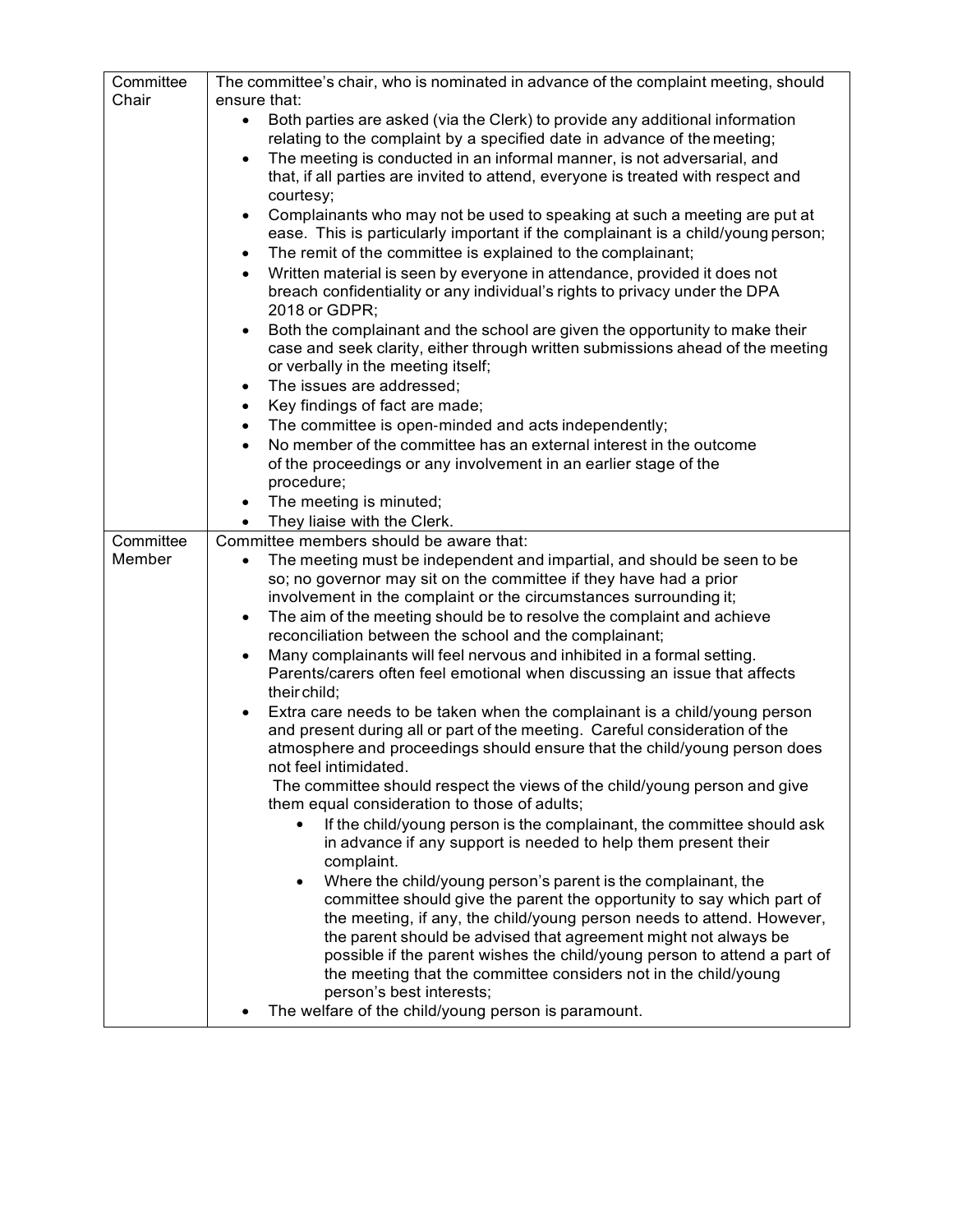#### **APPENDIX 3 – STAGE 2 ‐ GOVERNORS COMPLAINTS COMMITTEE**

#### **The recommended procedure for the appeal hearing the complaint is as follows:**

If the complainant is invited to attend the meeting, they may bring someone along to provide support. This can be a relative or friend. Legal representation is not normally granted but there may be exceptional circumstances when legal representation is appropriate.

If a school employee is called as a witness to a complaint meeting, they may wish to be accompanied by a Trade Union Representative and/or work colleague.

The complainant and the Headteacher and/or the Investigation Team may request witnesses to be called to provide evidence. Witnesses may be allowed at the discretion of the Committee. Careful consideration must be given to any suggestion that pupils be called to give evidence.

The complainant, or in their absence their representative, shall be entitled to present their case and may submit any supporting documents to the Committee 5 School days before the hearing date.

The Headteacher and/or the Investigation Team members shall be entitled to question the complainant and any witnesses.

The Headteacher and/or the Investigation Team shall present their report, together with any supporting documents, to the Committee on the investigation and any action taken to resolve the complaint.

The complainant, or in their absence their representative, shall be entitled to question the Headteacher and any witnesses.

At any stage during the hearing the members of the Committee shall be entitled to question the Headteacher and/or the Investigation Team, the complainant and any witnesses.

Any reasonable request for an adjournment should be allowed at the discretion of the Committee Chairman.

The Headteacher and/or the Investigation Team followed by the complainant, or in their absence their representative, shall be allowed to make a closing statement.

In conclusion, the Headteacher and/or the Investigation Team, the member of staff (if present), the complainant and any representatives shall withdraw from the meeting and the Committee shall reach a decision, in private. Advice given by Human Resources shall be available to the Committee for their consideration.

Please note that where a complaint is against the Headteacher, the Chair of Governors and/or Investigation Teams will present.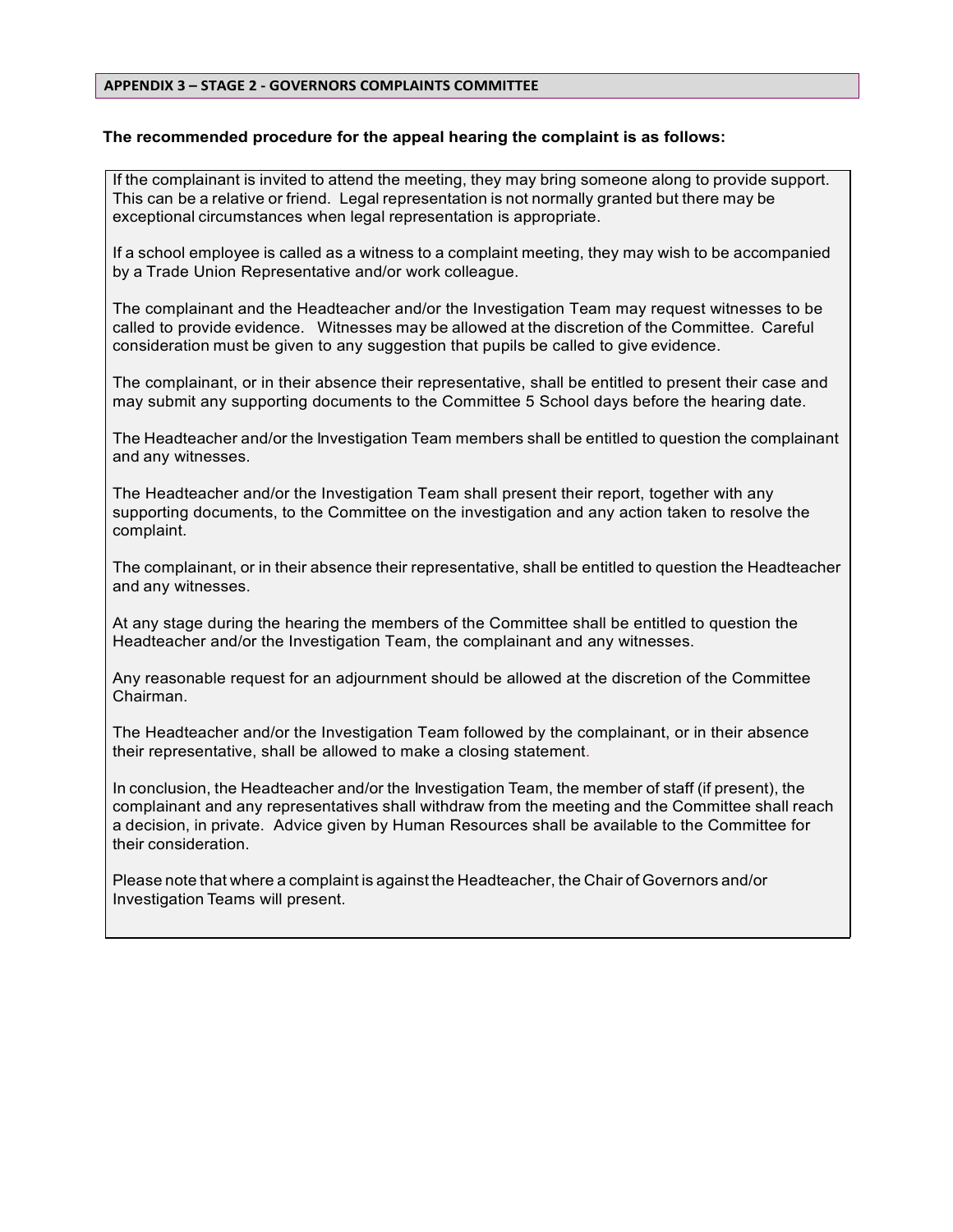#### **APPENDIX 4 – COMPLAINTS PROFORMA STAGE 1 SUBMISSION**

**Please complete and return to the academy's Office Manager, Miss Emily Jowett, who will acknowledge receipt and explain what action will be taken.**

| Your Name:                                                                                  |
|---------------------------------------------------------------------------------------------|
| <b>Pupil's Name:</b>                                                                        |
| Your Relationship to the Pupil:                                                             |
| Address:                                                                                    |
|                                                                                             |
|                                                                                             |
| Post Code:                                                                                  |
| <b>Daytime Telephone</b>                                                                    |
| <b>Number: Evening</b>                                                                      |
| <b>Telephone Number:</b>                                                                    |
| Please give details of your complaint:                                                      |
|                                                                                             |
|                                                                                             |
|                                                                                             |
|                                                                                             |
| What action, if any, have you already taken to try and resolve your complaint? (who did you |
| speak to and what was the response?):                                                       |
|                                                                                             |
|                                                                                             |
|                                                                                             |
| What actions do you feel might resolve the problem at this stage?                           |
|                                                                                             |
|                                                                                             |
|                                                                                             |
|                                                                                             |
| Please provide any evidence or information to support your complaint. Please list           |
| attachments that you are providing.                                                         |
|                                                                                             |
|                                                                                             |
|                                                                                             |
| Signature:                                                                                  |
|                                                                                             |
| Date:                                                                                       |
|                                                                                             |
| <b>OFFICIAL USE</b>                                                                         |
| <b>Date Acknowledgement</b>                                                                 |
|                                                                                             |
| Sent: By Whom:                                                                              |
|                                                                                             |
| <b>Complaint Referred to:</b>                                                               |
| Date:                                                                                       |